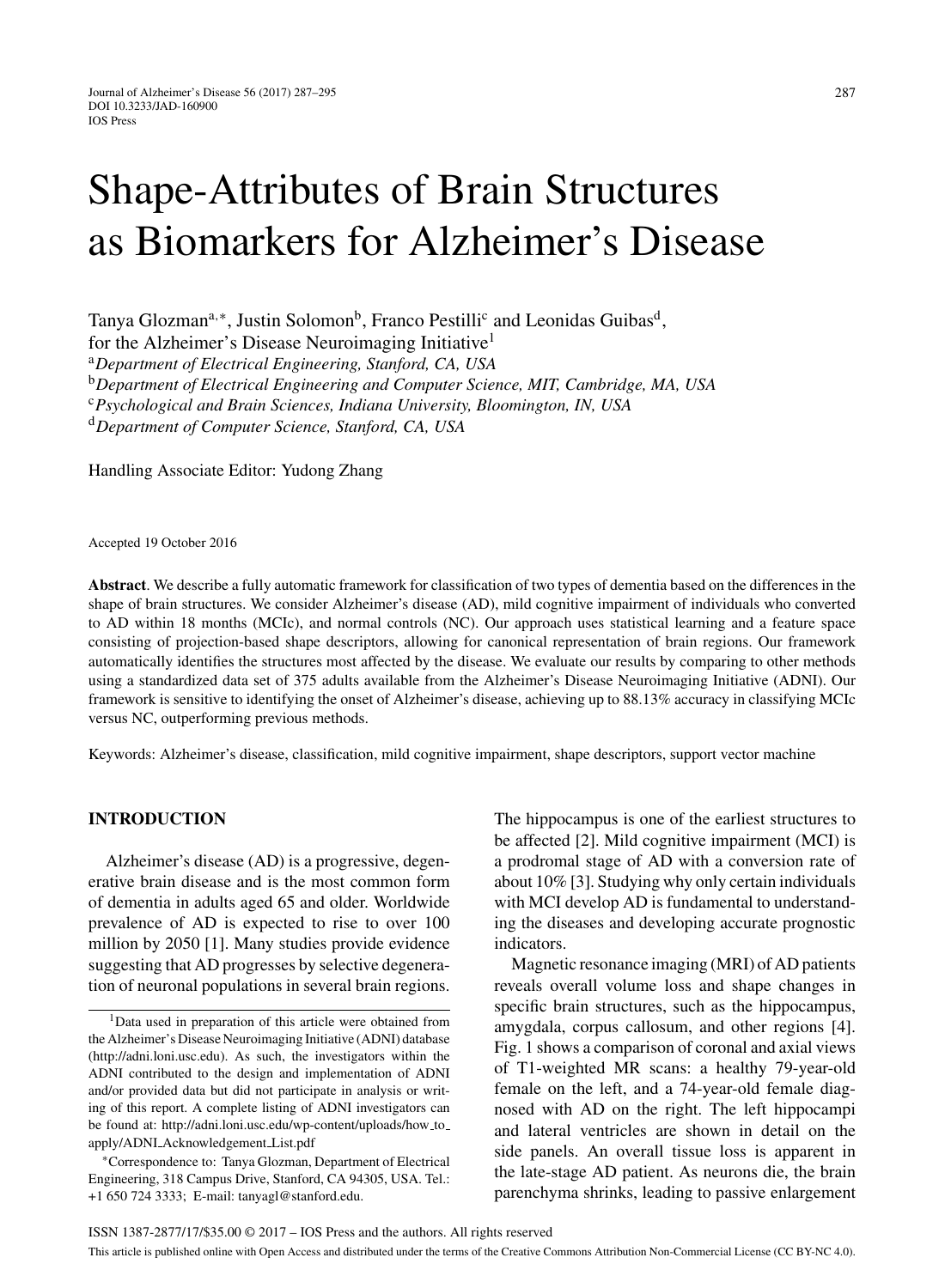

Fig. 1. Overall tissue loss in the brain in AD patient (right) versus normal control (left) in coronal and axial views. The labeled regions are: (a) lateral ventricles; (b) hippocampi; and (c) cerebral cortex.

of the brain ventricles. The purpose of this work is to explore the subtle changes in shape of brain structures most affected by AD. We develop shape descriptors to capture and quantify these changes, and test their efficacy as imaging biomarkers for automatic classification of the following populations: MCI patients who progressed to AD, AD patients, and normal controls (NC). We are using a novel 3D shape descriptor, combining information from an ensemble of brain structures and employing machine learning. We evaluate our framework on a cohort of 375 subjects available through the Alzheimer's Disease Neuroimaging Initiative (ADNI), compare our results to other methods, and perform an analysis of the significance of the different features we extract.

# **MATERIALS AND METHODS**

## *Data*

Data used in the preparation of this article were obtained from the ADNI database [\(http://adni.loni.usc.edu\)]((http://adni.loni.usc.edu)) [5]. The ADNI was launched in 2003 as a public-private partnership, led by Principal Investigator Michael W. Weiner, MD. The primary goal of ADNI has been to test whether serial MRI, positron emission tomography (PET), other biological markers, and clinical and neuropsychological assessment can be combined to measure the progression of MCI and early AD). For up-to-date information, see [http://www.adni](http://www.adni-info.org.)[info.org.](http://www.adni-info.org.) For comparison to other methods, we used the same dataset as reported in [6] for three groups of subjects: 162 cognitively normal elderly controls (CN), 137 patients with AD, and 76 patients with

MCI who had converted to AD within 18 months (MCIc). Demographic characteristics of the studied population can be found in [6]. Details about data pre-processing can be found in [5].

## *Processing framework overview*

The main contribution of this work is a computational framework that performs automatic classification between different types of dementia, namely MCIc and AD. We achieve top performance in identifying the MCI patients that will convert to Alzheimer's within 18 months (MCIc). This section is an overview of the processing steps. Details about each step can be found in following subsections.

The inputs to our framework are the T1-weighted MR images preprocessed with the Freesurfer image analysis suite, freely available at<http://freesurfer.net> [7]. Freesurfer outputs a 3D segmentation of 115 cortical and subcortical brain structures according to the Desikan-Killiany Atlas [8]. A subset of 8 regions of interest (ROIs) (see below) is chosen and processed separately: first, a projection of the ROI on its principal plane is calculated (see Projections for details). 2D shape descriptors are calculated for each ROI, resulting in only 6 values per ROI (see Shape descriptor calculation for details). We then construct a 32-long feature vector for each subject by concatenating the feature values from all ROIs. These steps are repeated for all subjects in the dataset.

Following this processing, the dataset is split in half: 50% used for training the classifier, and the rest is used for test and evaluation. To find the optimal training parameters, we performed 5-fold cross validation on the training set (see SVM Classication for details). Finally, we test our model on the independent testing set, evaluate its performance and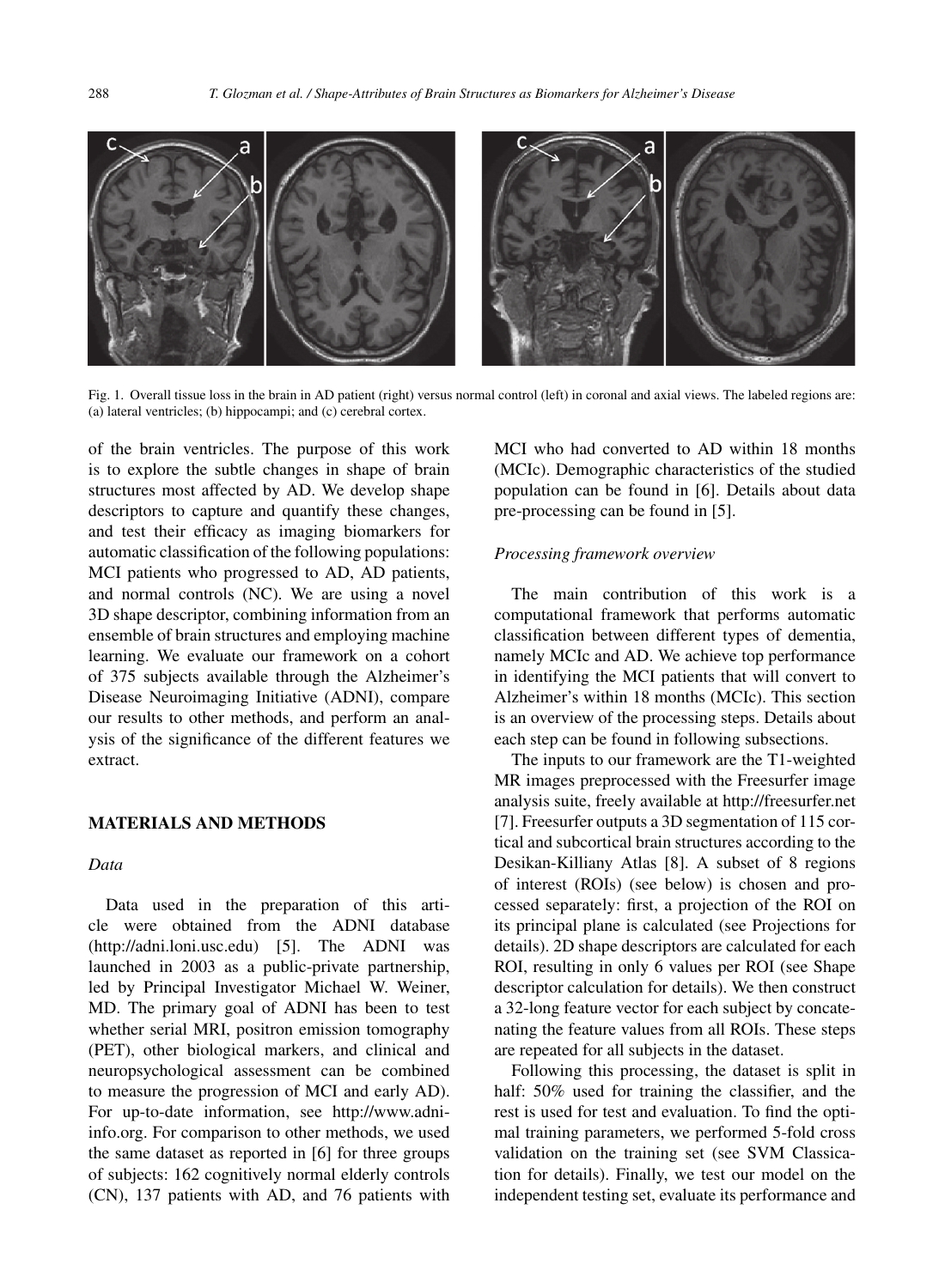compare to other methods (see Comparison to other methods for details). Additionally, in order to understand the importance of each brain structure and its derived features for the classification, we perform feature analysis experiments (see Feature analysis experiments for details).

# *Data preprocessing and ROI extraction*

It is commonly accepted that at progressive stages of AD, degeneration of brain tissue occurs, leading to structural changes in several brain structures (see [4] for a list of supporting research), including the hippocampi and the ventricles [9]. In this work we focus on a subset of these structures and choose the following ROIs:

- 1. The hippocampi (left and right)
- 2. Inferior lateral ventricles (left and right)
- 3. 3rd Ventricle
- 4. Right lateral ventricle
- 5. Cerebral white matter (left and right)<sup>2</sup>

Each ROI is a volumetric shape represented as a set of points  $\{x^{(\ell)}\}_{\ell=1}^N$  where *N* is the number of voxels in the ROI. Each point consists of three coordinates  $[x_i^{(\ell)}, x_j^{(\ell)}, x_k^{(\ell)}]$ , where [*i, j, k*] is the subjects' native coordinate space.

#### *Projections*

We use projections to reduce the dimensionality of the data. For each ROI, we first find the principal axes of the 3D shape using the NIPALS algorithm for principal component analysis (PCA) [10]. We project each ROI onto the plane spanned by the first two principal components. Then, to calculate the projection, we first partition the 2D plane into  $H \times W$  bins, where the values of *H* and *W* are of the order of 20 to 40 pixels, unique for each ROI type, but kept the same (normalized) across all subjects for the specific ROI. The value of each pixel  $f(i, j)$  on the  $H \times W$ projection matrix is obtained by counting how many points  $\tilde{x}^{(\ell)}$  fall into the (i,j)th bin. More formally,

$$
f(i, j) = \frac{\sum_{\ell=1}^{N} \mathbb{1}\left\{\tilde{x}_i^{(\ell)} = i \& \tilde{x}_j^{(\ell)} = j\right\}}{\max_{i, j} f(i, j)}, \quad (1)
$$

where  $\mathbb{1}\{\cdot\}$  is the indicator function and the division by maximal value is used for normalization. This allows canonical representation of the different shapes, and reduces the dimensionality of the data from a 3D grid of up to 10000 points to a 2D image of up to 1000 pixels. The resulting 2D image can be viewed as a distribution matrix, which captures the density of the point distribution from a viewpoint determined by the ROI self coordinate system (principal directions). Fig. 2 shows an example of such projections.

#### *Shape descriptor calculation*

We encode the information of the 2D projection image in a compact feature descriptor. In this work we focused on *moments* [11] and *entropy*. Moments have been widely used in statistics to describe the shape of a probability density function, in computer vision to describe the shape of objects, e.g., [12] and in classic rigid-body mechanics to describe the distribution of mass in a body. The equation for central moment of order  $p + q$  is

$$
\mu_{pq} = \sum_{i} \sum_{j} (i - \bar{i})^p (j - \bar{j})^q f(i, j) \qquad (2)
$$

where  $f(i, j)$  is the image intensity at location  $(i, j)$ , and  $(\overline{i}, \overline{j})$  is the centroid of the image. A uniqueness theorem by Hu [11] states that the moment sequence  $\mu_{pa}$  uniquely determines the original  $f(i, j)$ . In practice, a few lower order moments are sufficient. In this work, we have empirically determined that the following moment set is sufficient for the ROI characterization:  $\{\mu_{11}, \mu_{12}, \mu_{22}\}$ . Entropy of a 2D shape is defined as:

$$
e = -\sum_{i} \sum_{j} f(i, j) \log_b f(i, j). \tag{3}
$$

Together, these features carry information about the shape center of mass, its orientation, and amount of uncertainty each pixel contributes to the overall shape. In addition to these four features per ROI, we estimate the volumes of the structures listed above by counting the number of voxels in each ROI. Thus, we have a total of five features per ROI: {*μ*11*, μ*12*, μ*22*, e, V*} for ROIs 1-4 listed above. An additional two features came from estimates of volumes of the cerebral white matter in the left and right hemispheres. Hence we have a total of  $5*6 + 2 = 32$ features per subject. The features were normalized by the maximal value of each feature type across the entire cohort.

<sup>&</sup>lt;sup>2</sup>Only the volume of these structures was part of the feature vectors.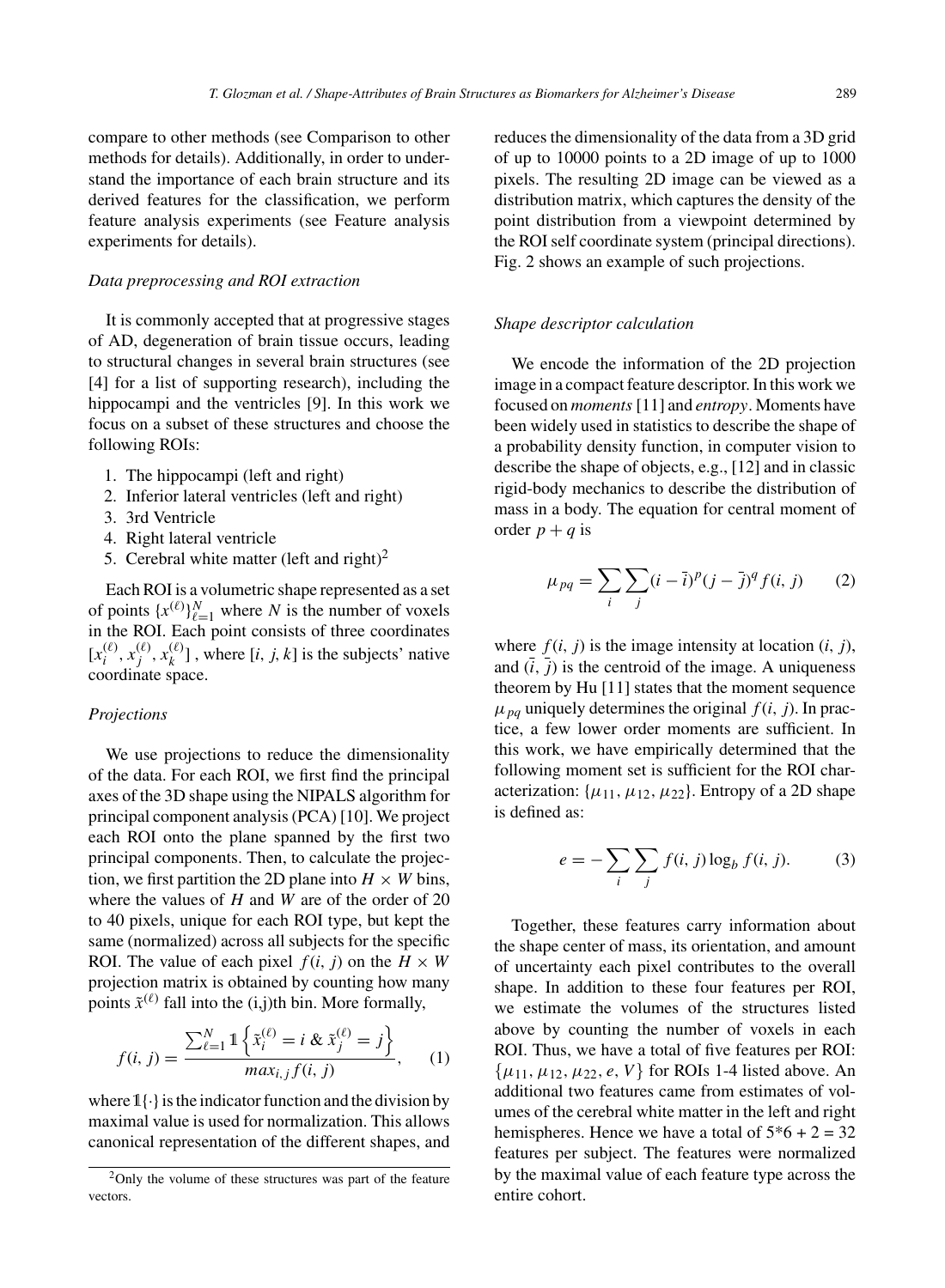# *Support Vector Machine (SVM) classification*

SVM is a supervised learning algorithm widely used in various scientific disciplines (e.g., [13, 14]). A detailed description can be found in [15]. Given a training set of size K:  $(x_k, y_k)_{k=1...K}$ , where  $x_k \in$  $\mathbb{R}^d$  are observations and *y<sub>k</sub>* ∈ {−1, 1} are the corresponding labels, an SVM classifier aims to find a hyperplane that maximizes the separation between the two classes labeled by  $\{-1, 1\}$ . The decision surface for a linear SVM classifier is given by  $y(x) =$  $w<sup>T</sup> x - b$ . The use of a linear SVM allows us to later use the learned weights of the different features to understand which brain regions were mostly affected by the disease. The feature weight vector *w* and bias *b* are learned on the training set as the solution to an optimization problem. We performed 5-fold crossvalidation on the training set to find the optimal error-cost parameter. In the k-fold cross validation method, the data are randomly partitioned into k subsets. Each of the k iterations, (k-1) subsets are used to train the classifier and the remaining data is used for testing. The cost parameter which yielded the highest cross-validation accuracy is then used to train the classifier on the full training set. The performance of the resulting classifier is evaluated on the test set.

Many implementations of SVM are available, in this work we used the LibLinear library [16].

#### *Comparison to other methods*

The data set was randomly split into two groups of similar size: train and test sets, preserving the age and sex distribution across sets. Two classification experiments were performed: NC versus AD; NC versus MCIc. For each experiment, we computed the number of true positives (TP), true negatives (TN), false positives (FP), and false negatives (FN). We evaluate the performance using the following measures: classification accuracy, sensitivity, specificity, and d' [17, 18]. Sensitivity is defined as TP/(TP+FN), measuring the proportion of correctly identified patients; Specificity is defined as TN/(TN+FP), measuring the proportion of correctly identified controls; Classification error is defined as (TP+TN) / (TP+TN+FP+FN), measures the proportion of examples that are correctly labeled by the classifier. d' is a discriminability index widely used in signal detection theory and psychology [19]. Defined as  $d' = z(Sensitivity) - z(False Alarm Rate)$ , where False Alarm Rate is defined as FP / (FP+TN), and function  $z(p)$ ,  $p \in [0, 1]$ , is the inverse of the

cumulative Gaussian distribution; It measures the overlap between the distributions of two classes in standard deviation units. A value of 0 corresponds to fully overlapping distributions, thus classification is pure chance. Values above 1 indicating a good separation between the classes. Value of 4 corresponds to almost no overlap. For a full description of this evaluation measure, we refer the reader to [19].

#### *Feature analysis experiments*

As described above, to compare to other methods we used the same partition of the data into train/test set as described in [6]. However, predetermining the train/test set does not allow exploration of classifier performance on variable population. To do this, we repeated the AD versus NC experiments on train/test sets created by randomly partitioning the dataset 100 times. Due to the limited amount of data for this random partitioning, we could not require the gender/age balance to be preserved. Thus these experiments were not used to evaluate the classifier performance, but rather only to understand the weights distribution. Each experiment provided a classifier model with weights assigned to each feature. These provide insight on the *diagnosticity* of the different brain regions and their shape attributes in classification of AD patients from the normal population. The results from these experiments are reported below.

# **RESULTS**

# *Brain structure shape changes as a result of AD*

The shape of the hippocampi and the ventricles changes as AD progresses [2, 9].

Fig. 2 compares the projection images of the left hippocampi (left panel) and the left inferior lateral ventricle (right panel) in a healthy control subject (NC) and an AD patient. An overall reduction in volume for the hippocampi and an overall increase in volume for the ventricles is observed. Projection images and the features we calculate on them capture these changes as well as more subtle local pathological changes.

#### *Comparison to other methods*

We compared our results to a comparative study by Cuingnet et al. [6], evaluating the performance of several approaches using the same dataset of three subject groups (NC, MCIc, and AD). In [6], no single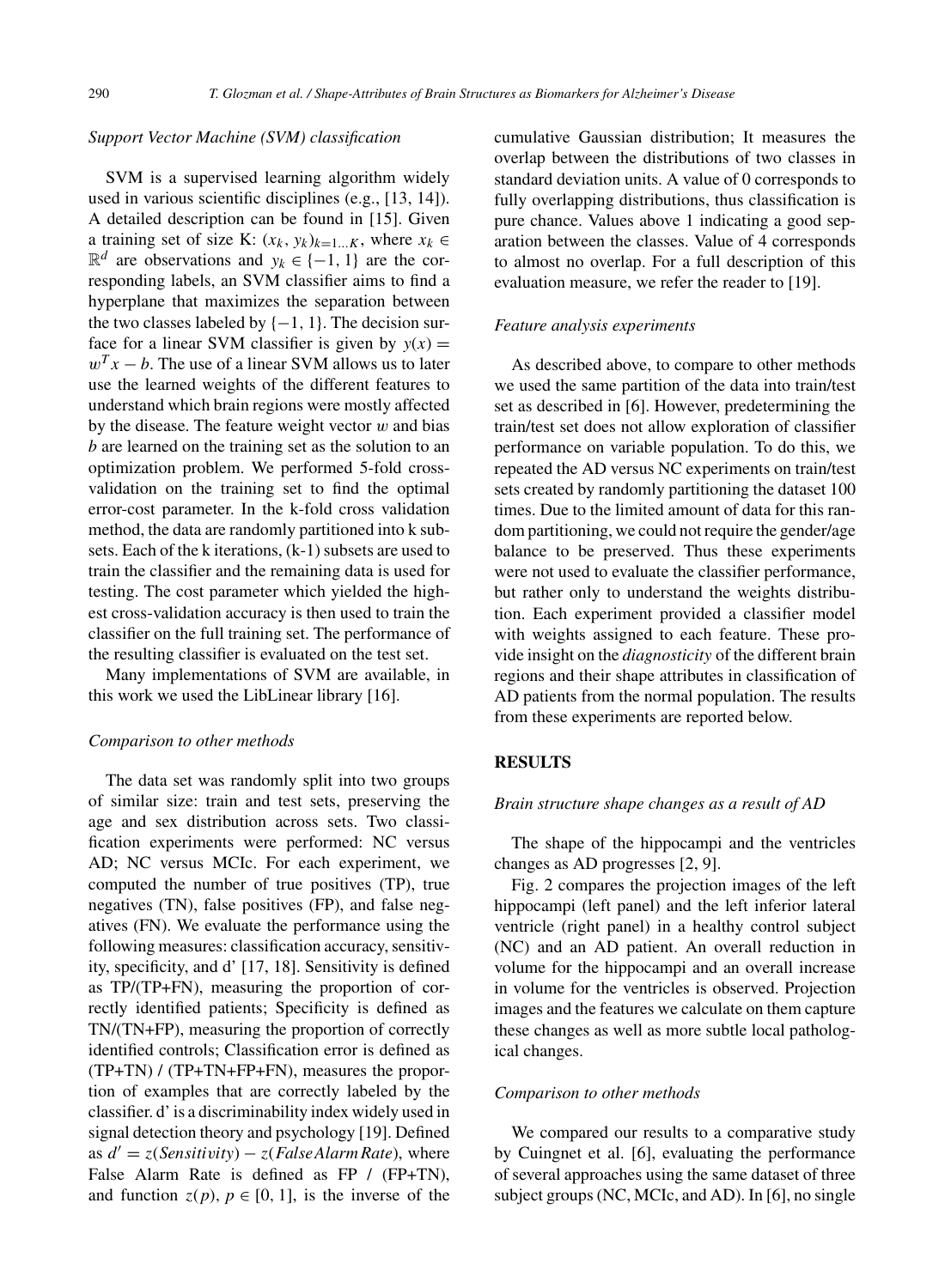

Fig. 2. **Change in shape of brain structures in AD manifested on projection images.** (a) l. hippocampus 3D shape (upper panel) in NC (left) and AD (right). (b) l. inf. lat. ventricle 3D shape (upper panel) in healthy control (left) and AD patient (right). Lower panel shows the corresponding canonical view using our principal projections method.

method achieved a good performance across all classification tasks, thus comparison to top-performing method was not possible. Instead, in Fig. 3, we summarize the results of other methods as errorbar plots and present the comparison of our single framework results as a red bold circle. Our method achieves good results on both tasks and outperforms all other methods in NC versus MCIc classification: the highest-performing methods on NC versus MCIc classification task reached specificity above 85% but a sensitivity value between 51% and 73%. Our method achieves specificity of 93.83% and sensitivity of 75.68%. In NC versus AD classification task our method achieved values similar to the highest performing methods: 88.89% specificity and 70.59% sensitivity. Our classification accuracy is 88.13% for NC versus MCIc and 80.54% for NC versus AD. This indicates the applicability of our method for an early diagnosis of AD in MCI patients.

#### *Diagnosticity of brain shape attributes*

To describe the diagnosticity of different features on various brain structures, we analyze the feature weights learned on the training set. These are automatically determined during the training process and are indicative of the importance of the feature to the

classifier [20, 21]. In a sense, our framework automatically prunes the feature space to find the most diagnostic biomarkers, as well as identifies the structures most affected by the disease. Fig. 4 displays the weights of the features  $\pm$  their standard deviation. To better visualize the importance of the different features, they are sorted in a descending manner, most discriminative on top. All features calculated on the same ROI are displayed in the same color - see Figure legend for quick reference. Left hippocampus automatically emerges as the brain structure most affected by AD since most features calculated on it received high weights. Indeed, MRI derived hippocampal volume strongly correlates with severity of AD pathology as well as memory impairment [22].

# **DISCUSSION**

In the search for robust imaging biomarkers for AD, a range of studies suggest that applying statistical learning techniques on structural MRI data may yield good results in AD classification. A comprehensive review of these studies can be found in [6]. Previous work can be roughly categorized into two groups depending on the types of features extracted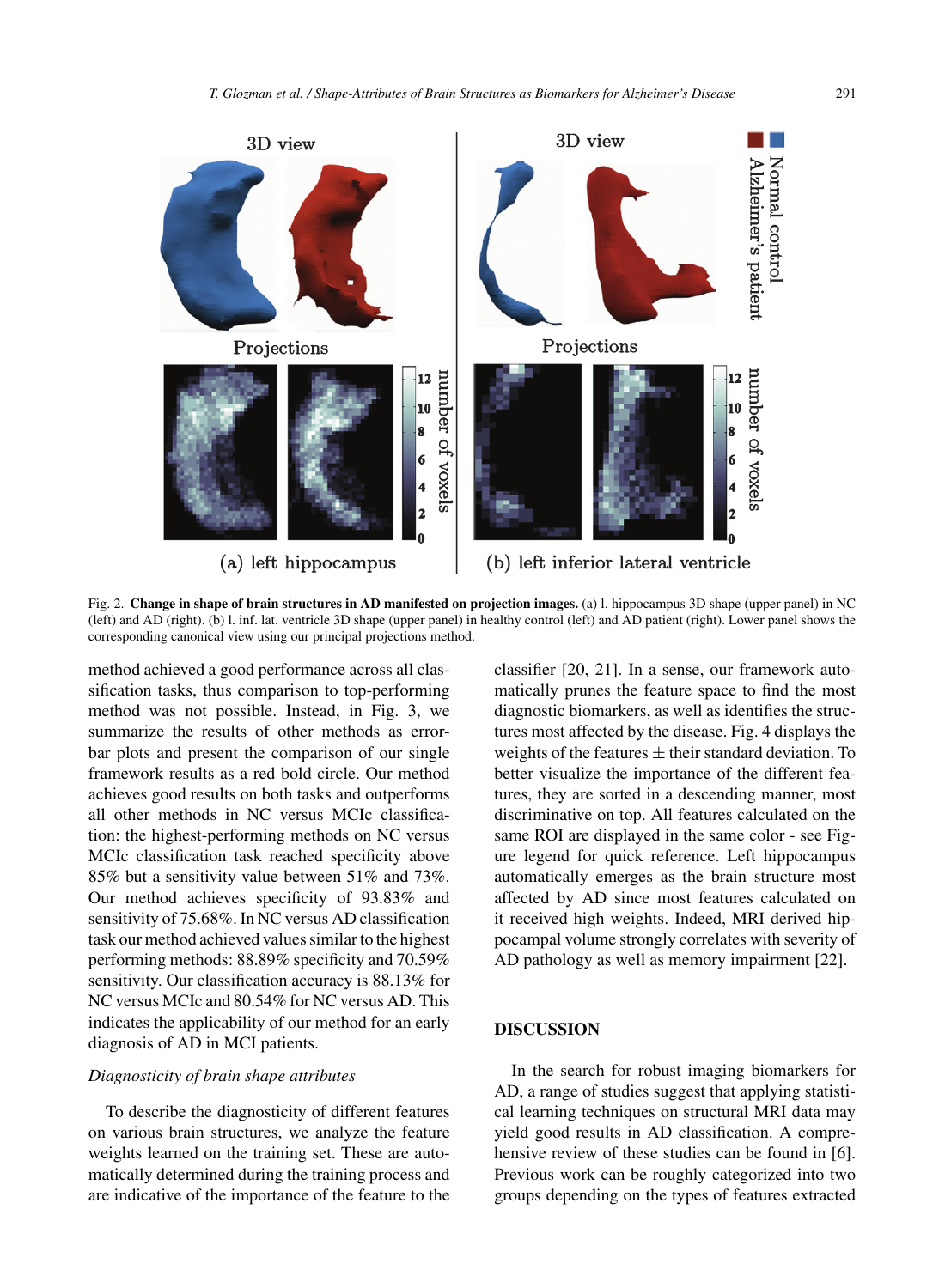

Fig. 3. **Comparison to other methods.** D', sensitivity, and specificity for NC versus AD and NC versus MCIc classification. Our method (red dot) outperforms previous methods in NC versus MCIc classification, indicating applicability for identifying patients with higher risk of conversion to AD.



Fig. 4. **Diagnosticity for different shape attributes of various ROIs.** Features sorted and numbered according to their respective descending weights in AD versus NC classification. Feature number represents relative rank-order. Weights values suggest the relative significance of the feature to the classifier, i.e., the diagnostic power of the feature. Colors correspond to different brain structures as outlined in the legend.

from MRI data. *Voxel-based* techniques use the most basic information of the data - intensity values of the voxels (i.e., the probability of a voxel belonging to one of three tissue types: gray matter, white matter, or cerebrospinal fluid) as the training data for the classifier. Some examples of these works are [23, 24]. Most methods, however, begin with segmentation of the brain into different structures/tissues. Image processing feature extraction techniques are then employed to reduce the dimensionality of the imaging data prior

to the classification. These methods differ by the feature extraction methods, the considered ROIs and the classification techniques. In [25] for example, all brain structures are utilized in the classification: voxels are first grouped into regions by registration with a labeled atlas. Intensity histograms of all ROIs are then used as feature vectors, fed into a statistical learning framework.

Recently, most attention has focused on the *ROI-based* approach which analyzes the volume or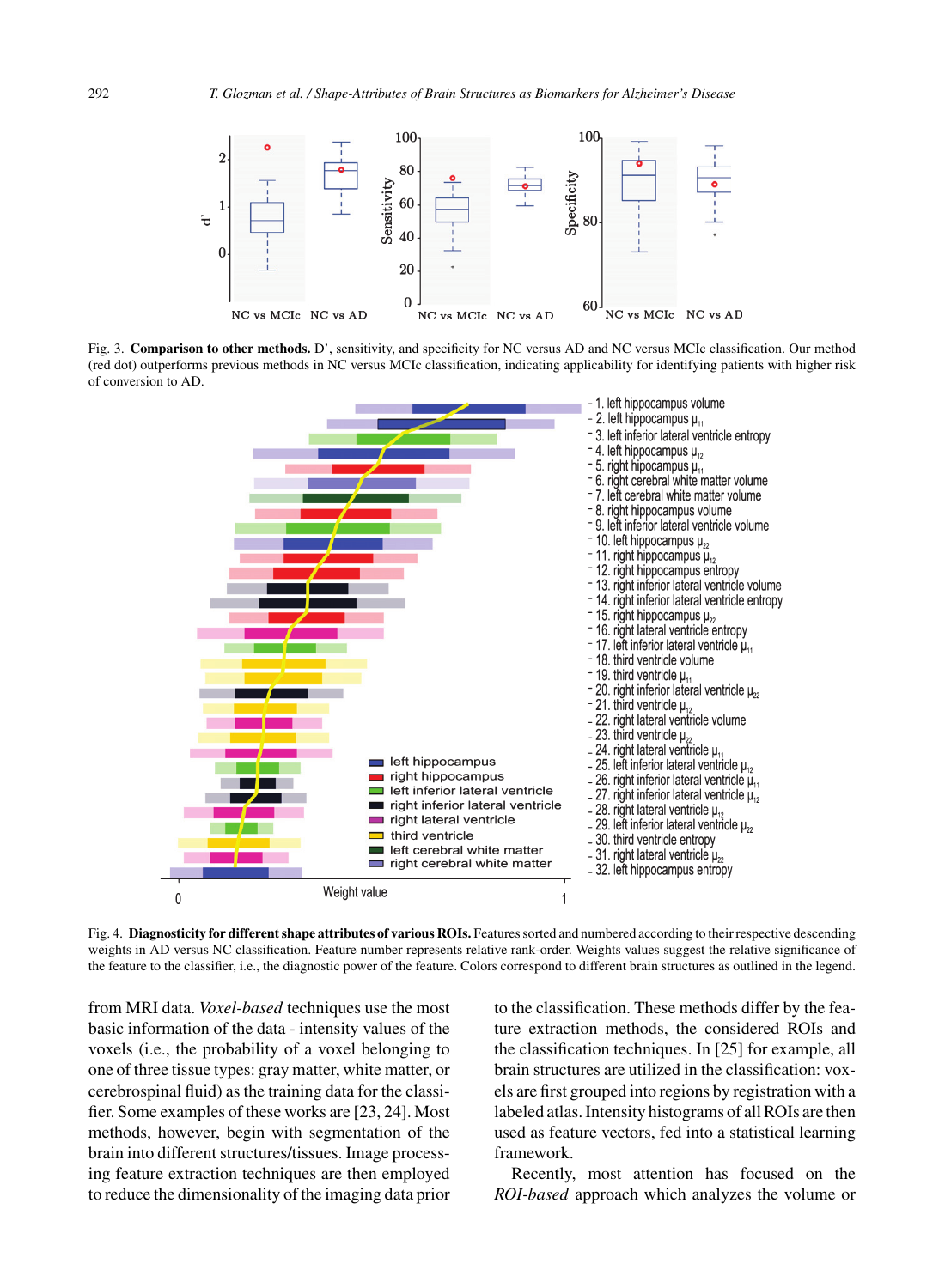shape of a specific brain structure. The hippocampus has received most attention, with classification based on volume or shape-related features. Examples to the latter are [26] and [27], where spherical harmonics (SPHARM) coefficients calculated on the hippocampi are used as a feature vector for the classification. Some recent work has focused on understanding the change in brain ventricles as well [28–30]. These shape-related features are also referred to as *shape-descriptors* as they describe some attribute of the 3D shape. A comprehensive survey on shape representation can be found in [31]. A comprehensive survey of 3D shape descriptors can be found in [32].

In the context of machine learning, descriptors are referred to as features, and a set of descriptors per shape is referred to as feature vector. The most common and direct way to differentiate between NC, AD, and MCI populations is the volumetric analysis, in which volumes of different brain structures are compared across subjects. These studies differ in the chosen ROIs, the method by which the segmentation of the ROIs is obtained, and the statistical methods used for data analysis. Some examples are [33, 34]. A limitation of the volume-based methods is the inability to capture the more subtle shape changes which happen on a local scale. This limitation is what our work attempts to address.

A recent work [35] has utilized a classical computer vision method [36] and kernel-SVMs for classification of AD subjects and the brain regions most related to the disease. They modified the Eigen-Brain method first introduced by [37] and proved its effectiveness in AD subject prediction and discriminating affected brain regions on MRI data. In another recent work [38], an average 'displacement field' is calculated between key-slices in the MRI data between AD subjects and normal controls. These displacement field images are then reduced by principle component analysis and classification is performed by three different SVM variants. This method achieves an impressive classification accuracy on a subset of data from the OASIS dataset (http://www.oasis-brains.org/).

Our work suggests a different approach—our focus is not on the images directly, but rather on the shapes of brain structures affected by AD. The features we derive are shape based and thus capture the subtle changes in tissue degeneration of an ensemble of brain structures.

Identifying MCI subjects that are prone to convert to clinical AD is crucial in developing efficient early prognostic indicators and treatment plans that may delay the onset of cognitive and behavioral symptoms and ultimately improve the quality of life for AD patients and their caregivers. In this paper, we described a fully automatic framework for classification of AD, MCIc, and normal controls. We incorporate shape information from an ensemble of regions of interests in the brain and utilize machine learning approach to build a classifier for each of these populations. The framework is modular, allowing a user-defined choice of ROIs and feature descriptors. In this work we chose to limit the number of structures and focused on the hippocampi and the ventricles. Our framework achieves classification accuracy of 88.13% for NC versus MCIc outperforming other methods. We believe that several factors contribute to this improvement: (1) using an ensemble of ROIs rather than using a single ROI (e.g., hippocampus) or the whole brain data. The ROIs we chose in this study are the structures we believe manifest most shape change in AD; (2) using shape descriptors rather than voxel value data. This allowed us to use a compact descriptor per subject - only 32 numbers. Given the modest amount of data available for training and evaluation, using compact descriptor benefits the classifier learning and avoids overfitting.

The descriptors we used in this work are simple to compute, allow compact representation of the shape, and are effective for classification as they capture the subtle shape changes caused by tissue degeneration. A vast variety of other shape representation exists (see [31] for a comprehensive survey) and may be explored in future work.

In addition to classification, and perhaps more important, is the ability of our framework to automatically identify the structures most affected by the disease. We explored the discriminative power of the different structures and their shape attributes. The hippocampus was automatically found to be the most important structure for the classifier, a notion well supported by the literature. We are encouraged by these results and in future development of this framework we plan to build upon this ability and expand the ROI inputs to identify other potential affected areas. Utilization of this framework in identification of most affected structures in other neurological disorders is also an exciting avenue to explore.

## **ACKNOWLEDGMENTS**

The authors would like to thank Dr. Raif Rustamov and Dr. Adrian Butscher for helpful discussions,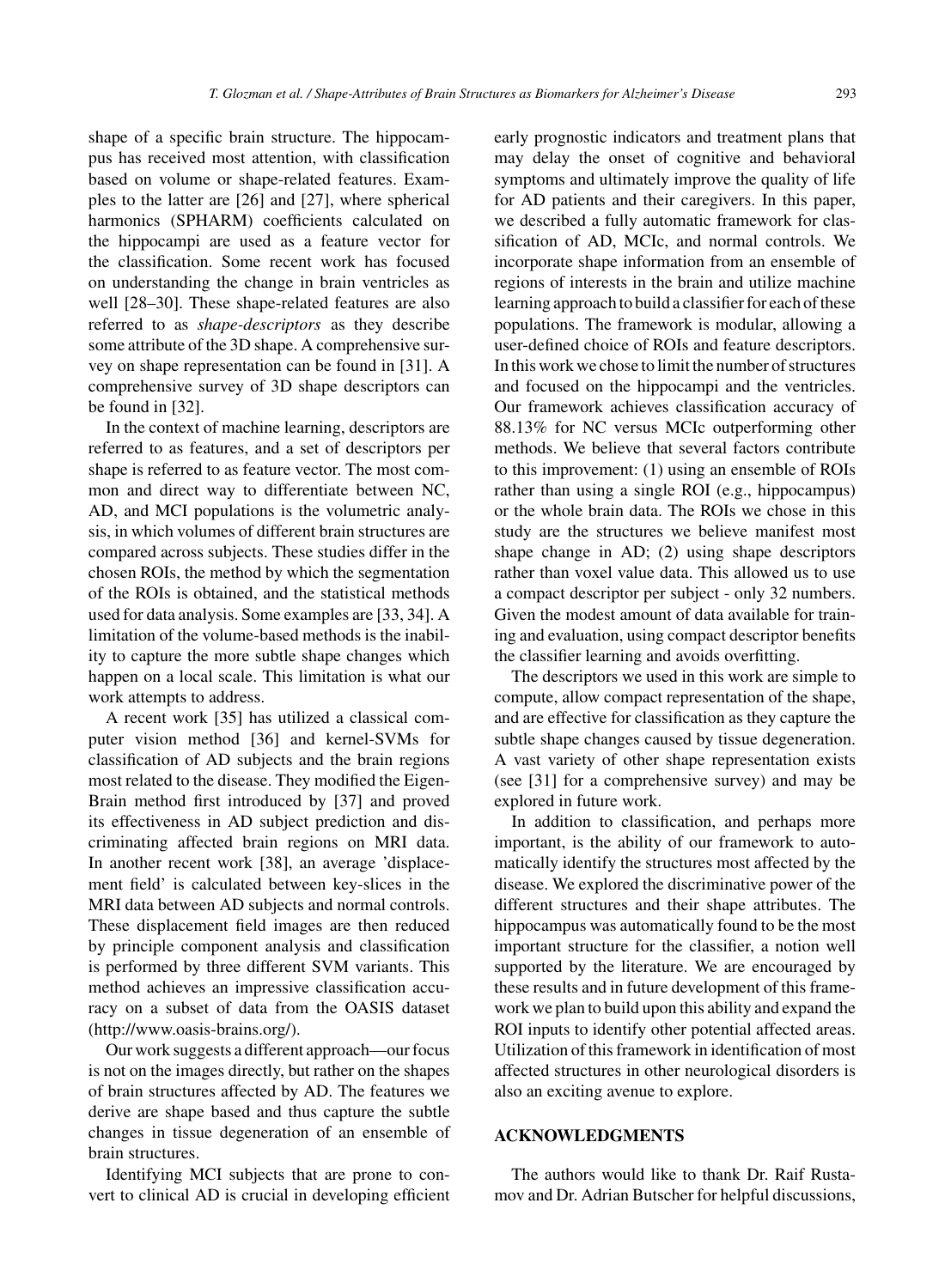Prof. Brian Wandell for providing the computation resources, and Michael Perry for technical support.

T. Glozman is supported by the Stanford Interdisciplinary Graduate Fellowship affiliated with the Stanford Neurosciences Institute; J. Solomon is supported by NSF Mathematical Sciences Postdoctoral Research Fellowship (award number 1502435); F. Pestilli is supported by Indiana University and by Indiana Clinical and Translational Institute (CTSI; NIH UL1TR0011808 A. Shekhar). Data collection and sharing for this project was funded by the Alzheimer'sDiseaseNeuroimagingInitiative(ADNI) (National Institutes of Health Grant U01 AG024904) and DOD ADNI (Department of Defense award number W81XWH-12-2-0012). ADNI is funded by the National Institute on Aging, the National Institute of BiomedicalImagingandBioengineering,andthrough generous contributions from the following: AbbVie, Alzheimer's Association; Alzheimer's Drug Discovery Foundation; Araclon Biotech; BioClinica, Inc.; Biogen; Bristol-Myers Squibb Company; CereSpir, Inc.; Cogstate; Eisai Inc.; Elan Pharmaceuticals, Inc.; Eli Lilly and Company; EuroImmun; F. Hoffmann-La Roche Ltd and its affiliated company Genentech, Inc.; Fujirebio; GE Healthcare; IXICO Ltd.; Janssen Alzheimer Immunotherapy Research & Development, LLC.; Johnson & Johnson Pharmaceutical Research & Development LLC.; Lumosity; Lundbeck; Merck & Co., Inc.; Meso Scale Diagnostics, LLC.; NeuroRx Research; Neurotrack Technologies; Novartis Pharmaceuticals Corporation; Pfizer Inc.; Piramal Imaging; Servier; Takeda Pharmaceutical Company; and Transition Therapeutics. The Canadian Institutes of Health Research is providing funds to support ADNI clinical sites in Canada. Private sector contributions are facilitated by the Foundation for the National Institutes of Health (http://www.fnih.org). The grantee organization is the Northern California Institute for Research and Education, and the study is coordinated by the Alzheimer's Therapeutic Research Institute at the University of Southern California. ADNI data are disseminated by the Laboratory for Neuro Imaging at the University of Southern California.

Authors' disclosures available online [\(http://j-alz.]((http://j-alz.com/manuscript-disclosures/16-0900r1).) [com/manuscript-disclosures/16-0900r1\).]((http://j-alz.com/manuscript-disclosures/16-0900r1).)

# **REFERENCES**

[1] Brookmeyer R, Johnson E, Ziegler-Graham K, Arrighi HM (2007) Forecasting the global burden of Alzheimer's disease. *Alzheimers Dement* **3**, 186-191.

- [2] Braak H, Braak E, Bohl J (1993) Staging of Alzheimerrelated cortical destruction. *Eur Neurol* **33**, 403-408.
- [3] Bruscoli M, Lovestone S (2004) Is MCI really just early dementia? A systematic review of conversion studies. *Int Psychogeriatr* **16**, 129-140.
- [4] Fields RD (2008) White matter in learning, cognition and psychiatric disorders. *Trends Neurosci* **31**, 361-370.
- [5] Jack CR Jr, Bernstein MA, Fox NC, Thompson P, Alexander G, Harvey D, Borowski B, Britson PJ, L Whitwell J, Ward C, Dale AM, Felmlee JP, Gunter JL, Hill DL, Killiany R, Schuff N, Fox-Bosetti S, Lin C, Studholme C, DeCarli CS, Krueger G, Ward HA, Metzger GJ, Scott KT, Mallozzi R, Blezek D, Levy J, Debbins JP, Fleisher AS, Albert M, Green R, Bartzokis G, Glover G, Mugler J, Weiner MW (2008) The Alzheimer's Disease Neuroimaging Initiative (ADNI): MRI methods. *J Magn Reson Imaging* **27**, 685-691.
- [6] Cuingnet R, Gerardin E, Tessieras J, Auzias G, Lehéricy S, Habert MO, Chupin M, Benali H, Colliot O (2011) Automatic classification of patients with Alzheimer's disease from structural MRI: A comparison of ten methods using the ADNI database. *Neuroimage* **56**, 766-781.
- [7] Dale AM, Fischl B, Sereno MI (1999) Cortical surfacebased analysis – segmentation and surface reconstruction. *Neuroimage* **9**, 179-194.
- [8] Desikan RS, Ségonne F, Fischl B, Quinn BT, Dickerson BC, Blacker D, Buckner RL, Dale AM, Maguire RP, Hyman BT, Albert MS, Killiany RJ (2006). An automated labeling system for subdividing the human cerebral cortex on MRI scans into gyral based regions of interest. *Neuroimage* **31**, 968-980.
- [9] Ferrarini L, Palm WM, Olofsen H, van Buchem MA, Reiber JHC, Admiraal-Behloul F (2006) Shape differences of the brain ventricles in Alzheimer's disease. *Neuroimage* **32**, 1060-1069.
- [10] Wold H (1966) Estimation of principal components and related models by iterative least squares. In *Multivariate Analysis*, Krishnaiah PR, ed. Academic Press, NY, pp. 391- 420.
- [11] Hu MK (1962) Visual pattern recognition by moment invariants, computer methods in image analysis. *IEEE Trans Inf Theory* **8**, 179-187.
- [12] Zhang Y, Yang J, Wang S, Dong Z, Phillips P (2016) Pathological brain detection in MRI scanning via Hu moment invariants and machine learning. *J Exp Theor Artif Intell*, 1-14. doi: 10.1080/0952813X.2015.1132274
- [13] Wang S, Lu S, Dong Z, Yang Z, Yang M, Zhang Y (2016) Dual-tree complex wavelet transform and twin support vector machine for pathological brain detection. *Appl Sci* **6**, 169.
- [14] Wang S, Yang X, Zhang Y, Phillips P, Yang J, Yuan TF (2015) Identification of green, oolong and black teas in china via wavelet packet entropy and fuzzy support vector machine. *Entropy* **17**, 6663-6682.
- [15] Cortes C, Vapnik V (1995) Support-vector networks. *Mach Learn* **20**, 273-297.
- [16] Fan RE, Chang KW, Hsieh CJ, Wang XR, Lin CJ (2008) LIBLINEAR: A library for large linear classification. *J Mach Learn Res* **9**, 1871-1874.
- [17] Lalkhen AC, McCluskey A (2008) Clinical tests: Sensitivity and specificity. *Contin Educ Anaesth Crit Care Pain* **8**, 221- 223.
- [18] Macmillan NA, Creelman CD (2004) *Detection theory: A user's guide*. Lawrence Erlbaum Associates, Inc.
- [19] Heeger D (1997) Signal detection theory, teaching handout. Department of Psychology, Stanford University, Stanford, CA USA.